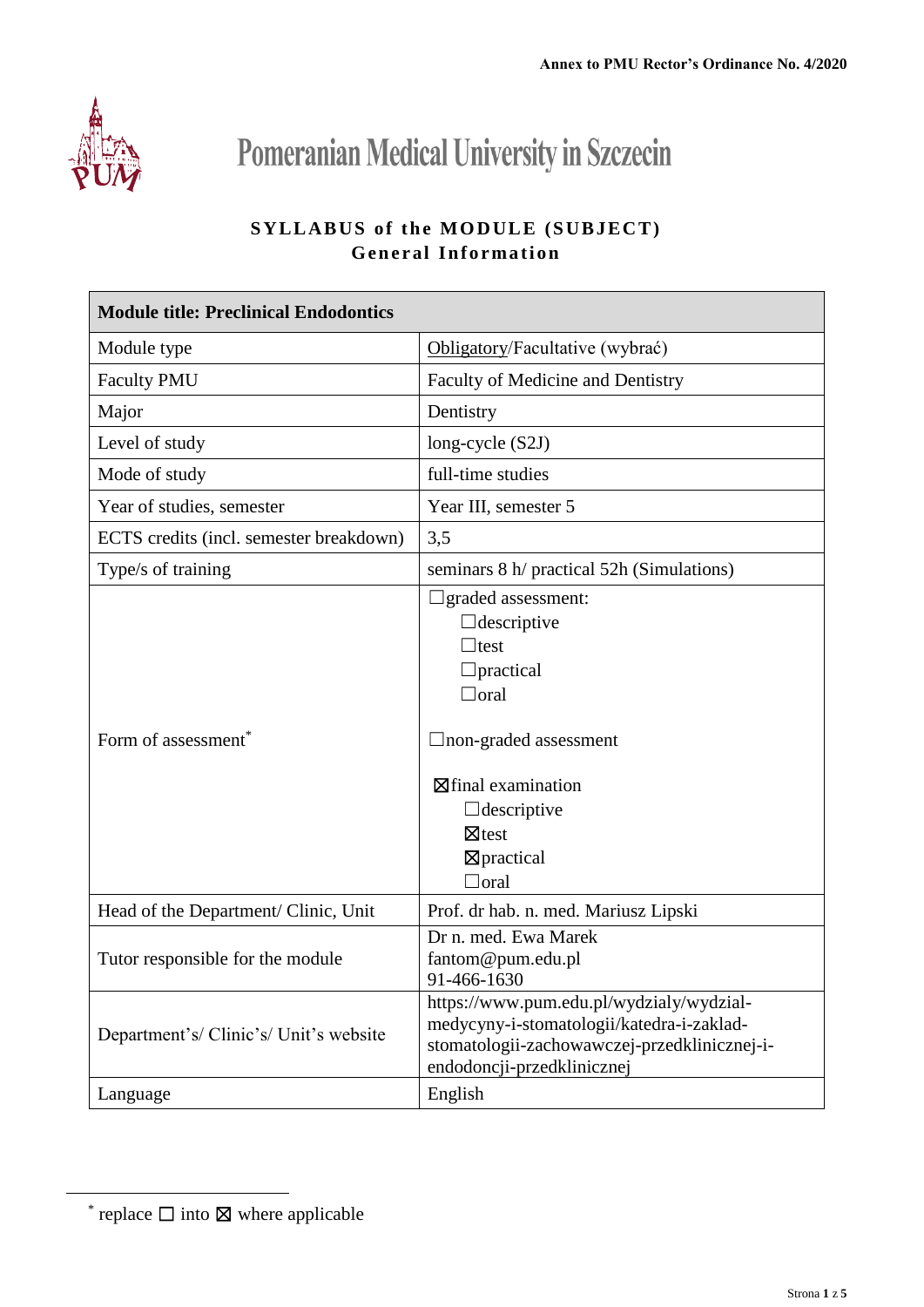|  | <b>Detailed information</b> |
|--|-----------------------------|
|--|-----------------------------|

| <b>Module objectives</b>   |               | Goal of preclinical endodontics is teaching students how<br>to diagnose and treat pulp and periapical diseases using<br>newest methods and using modern tools and equipment. |
|----------------------------|---------------|------------------------------------------------------------------------------------------------------------------------------------------------------------------------------|
| Prerequisite               | Knowledge     | The student knows morphology of the teeth, root canals<br>and materials using in endodontic treatment                                                                        |
| /essential<br>requirements | <b>Skills</b> | Work in accordance with the principles of ergonomics.                                                                                                                        |
|                            | Competences   | Habit of self-education; co-operate with team members.                                                                                                                       |

| Description of the learning outcomes for the subject /module |                                                                                                                                                                |                                               |                                                                                             |  |
|--------------------------------------------------------------|----------------------------------------------------------------------------------------------------------------------------------------------------------------|-----------------------------------------------|---------------------------------------------------------------------------------------------|--|
| No. of<br>learning<br>outcome                                | Student, who has passed the (subject)<br>knows /is able to /can:                                                                                               | <b>SYMBOL</b><br>(referring the<br>standards) | <b>Method of verification</b><br>of learning outcomes*                                      |  |
| W01                                                          | knows and understands viral, bacterial<br>and mycotic flora of oral cavity and<br>importance thereof                                                           | F.W3                                          | Seminary<br>(oral answere), practical<br>classes (oral answere,<br>test), final exam (test) |  |
| W02                                                          | knows and understands principles of<br>management in the case of pulp diseases<br>and mineralized dental tissues as well as<br>teeth and facial bones trauma   | F.W <sub>5</sub>                              | Seminary<br>(oral answere), practical<br>classes (oral answere,<br>test), final exam (test) |  |
| W03                                                          | knows and understands principles of<br>periapical diseases management                                                                                          | F.W <sub>6</sub>                              | Seminary<br>(oral answere), practical<br>classes (oral answere,<br>test), final exam (test) |  |
| W04                                                          | knows and understands pulp cavities<br>morphology as well as rules of<br>endodontic treatment and used<br>instruments                                          | F.W7                                          | Seminary<br>(oral answere), practical<br>classes(oral answere,<br>test), final exam (test)  |  |
| W05                                                          | knows and understands causes of<br>complications of stomatognathic system<br>diseases and the rules of their<br>menagement                                     | F.W12                                         | Seminary<br>(oral answere)                                                                  |  |
| U <sub>01</sub>                                              | is able to formulate research proplems in<br>dentistry                                                                                                         | F.U12                                         | Seminary<br>(oral answere)                                                                  |  |
| U <sub>02</sub>                                              | is able to provide endodontic treatment<br>and restore missing mineralized tissue of<br>phantom tooth                                                          | C.U9                                          | practical classes (oral<br>answere, test), final exam<br>(test)                             |  |
| K <sub>01</sub>                                              | is ready to notice and recognize own<br>limitations, make self-assessment of<br>educational deficits and needs                                                 | K.5                                           | practical classes                                                                           |  |
| K <sub>02</sub>                                              | is ready to propagate health-promoting<br>behavior                                                                                                             | K.6                                           | practical classes                                                                           |  |
| K03                                                          | is ready to use reliable sources of<br>information                                                                                                             | K.7                                           | practical classes                                                                           |  |
| K04                                                          | is ready to assume responsibility related<br>to decisions taken as a part of<br>professional activity, also in terms of own<br>safety and the safety of others | K.11                                          | practical classes                                                                           |  |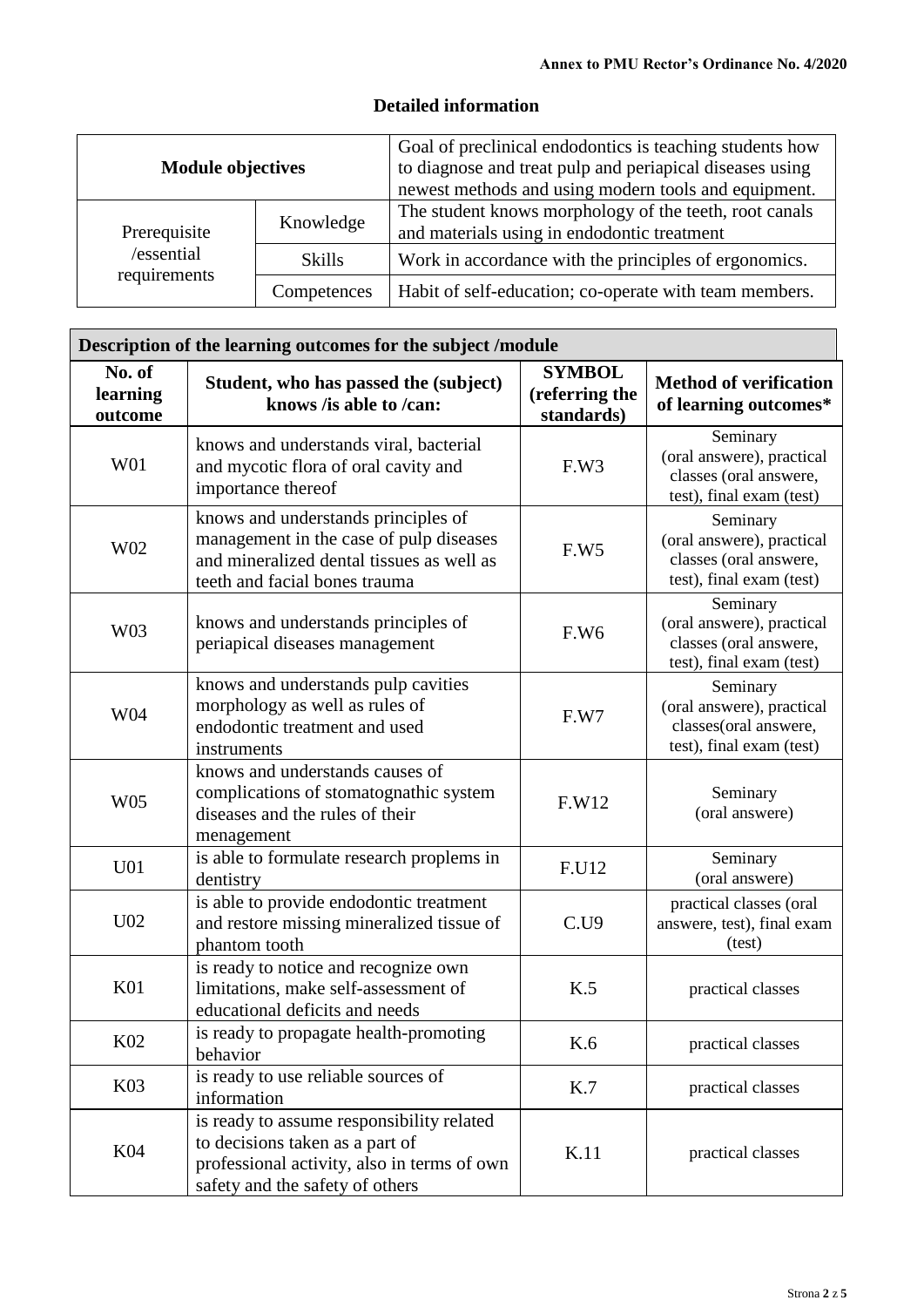| Table presenting LEARNING OUTCOMES in relation to the form of classes |                                                                                                                                                                |                         |         |                      |                     |             |            |       |
|-----------------------------------------------------------------------|----------------------------------------------------------------------------------------------------------------------------------------------------------------|-------------------------|---------|----------------------|---------------------|-------------|------------|-------|
|                                                                       |                                                                                                                                                                | <b>Type of training</b> |         |                      |                     |             |            |       |
| No. of<br>learning<br>outcome                                         | <b>Learning outcomes</b>                                                                                                                                       | Lecture                 | Seminar | Practical<br>classes | Clinical<br>classes | Simulations | E-learning | Other |
| 1.                                                                    | knows and understands viral, bacterial and<br>mycotic flora of oral cavity and importance<br>thereof                                                           |                         | X       |                      |                     | X           |            |       |
| 2.                                                                    | knows and understands principles of<br>management in the case of pulp diseases and<br>mineralized dental tissues as well as teeth<br>and facial bones trauma   |                         | X       |                      |                     | X           |            |       |
| 3.                                                                    | knows and understands principles of<br>periapical diseases management                                                                                          |                         | X       |                      |                     | X           |            |       |
| 4.                                                                    | knows and understands pulp cavities<br>morphology as well as rules of endodontic<br>treatment and used instruments                                             |                         | X       |                      |                     | X           |            |       |
| 5.                                                                    | knows and understands causes of<br>complications of stomatognathic system<br>diseases and the rules of their menagement                                        |                         | X       |                      |                     |             |            |       |
| 6.                                                                    | is able to formulate research proplems in<br>dentistry                                                                                                         |                         | X       |                      |                     |             |            |       |
| 7.                                                                    | is able to provide endodontic treatment and<br>restore missing mineralized tissue of<br>phantom tooth                                                          |                         |         |                      |                     | X           |            |       |
| 8.                                                                    | is ready to notice and recognize own<br>limitations, make self-assessment of<br>educational deficits and needs                                                 |                         |         |                      |                     | X           |            |       |
| 9.                                                                    | is ready to propagate health-promoting<br>behavior                                                                                                             |                         |         |                      |                     | X           |            |       |
| 10.                                                                   | is ready to use reliable sources of<br>information                                                                                                             |                         |         |                      |                     | X           |            |       |
| 11.                                                                   | is ready to assume responsibility related to<br>decisions taken as a part of professional<br>activity, also in terms of own safety and the<br>safety of others |                         |         |                      |                     | X           |            |       |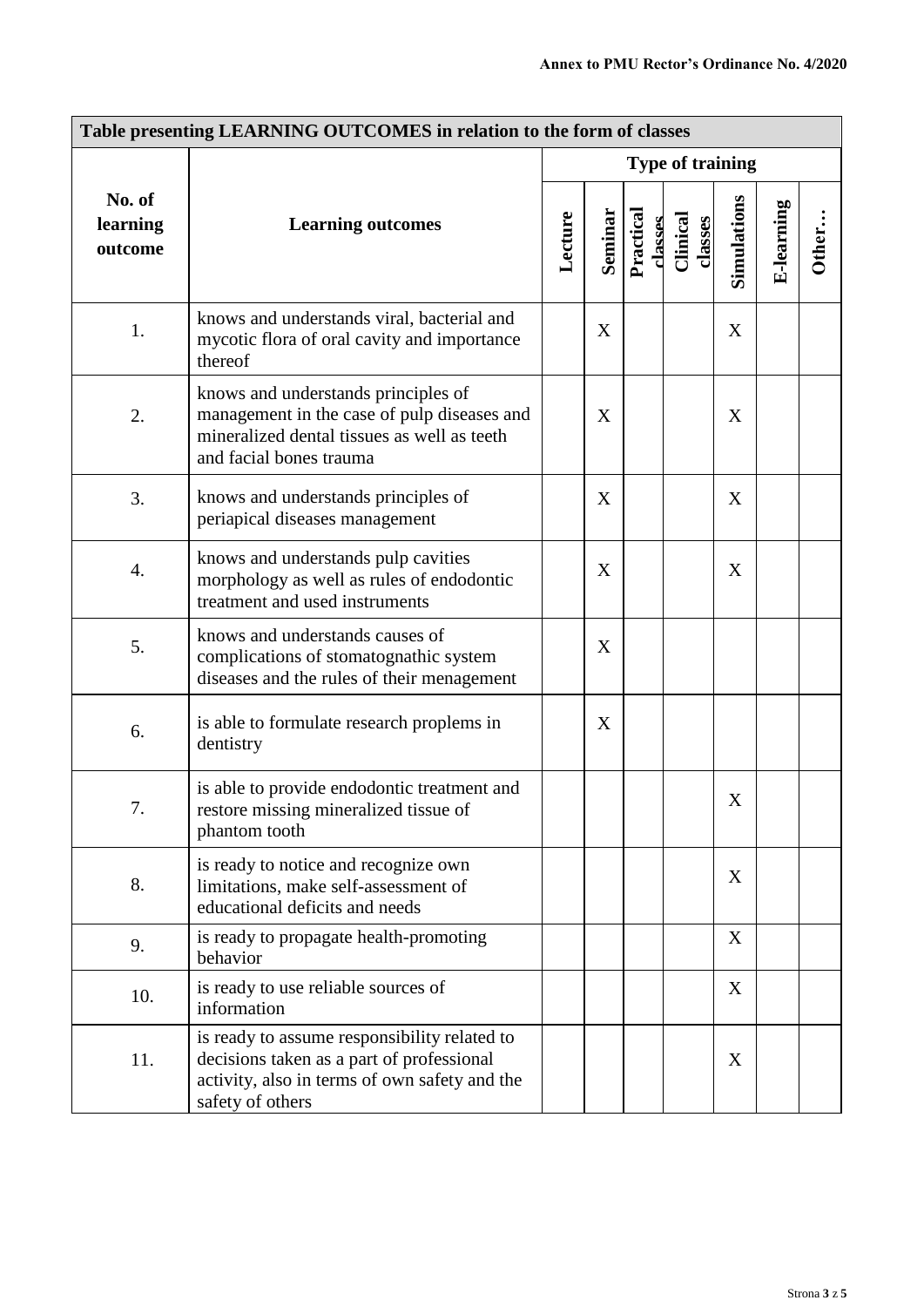| <b>Table presenting TEACHING PROGRAMME</b> |                                                                                                                                                                                                                                                                                                                                 |                 |                                             |  |  |
|--------------------------------------------|---------------------------------------------------------------------------------------------------------------------------------------------------------------------------------------------------------------------------------------------------------------------------------------------------------------------------------|-----------------|---------------------------------------------|--|--|
| No. of a<br>teaching<br>programme          | <b>Teaching programme</b>                                                                                                                                                                                                                                                                                                       | No. of<br>hours | <b>References to learning</b><br>outcomes   |  |  |
| <b>Summer semester</b>                     |                                                                                                                                                                                                                                                                                                                                 |                 |                                             |  |  |
|                                            | <b>Seminars</b>                                                                                                                                                                                                                                                                                                                 |                 |                                             |  |  |
| <b>TK01</b>                                | Generaly rules of endodontic treatment. Teeth<br>morphology and access cavity preparation                                                                                                                                                                                                                                       | $\overline{2}$  | W01-W05, U01                                |  |  |
| <b>TK02</b>                                | Teeth morphology and access cavity preparation                                                                                                                                                                                                                                                                                  | $\overline{2}$  | W01-W05, U01                                |  |  |
| <b>TK03</b>                                | Canal length determination                                                                                                                                                                                                                                                                                                      | $\overline{2}$  | W01-W04                                     |  |  |
| <b>TK04</b>                                | Root canal irrigation, proper irrigation<br>techniques                                                                                                                                                                                                                                                                          | $\overline{2}$  | W01-W04                                     |  |  |
|                                            | <b>Simulations</b>                                                                                                                                                                                                                                                                                                              |                 |                                             |  |  |
| TK01                                       | Getting acquainted with the regulations of<br>classes. Health and safety at work.<br>I group: Biological pulp treatment. Deep caries,<br>indirect and direct pulp capping -indications,<br>contraindications, treatment technique,<br>materials.<br>II group: 4 handed dentistry, instruments<br>transfer technique, rubber dam | $\overline{4}$  | W01, W02, W04<br>U02<br>K01-K04             |  |  |
| <b>TK02</b>                                | I group: 4 handed dentistry, instruments transfer<br>technique, rubber dam<br>II group: Biological pulp treatment. Deep caries,<br>indirect and direct pulp capping -indications,<br>contraindications, treatment technique,<br>materials.                                                                                      | $\overline{4}$  | W01, W02, W04<br>U02<br>K01-K04             |  |  |
| <b>TK03</b>                                | Teeth morphology and access cavity preparation<br>Endodontic hand instruments (files, barber<br>broaches, reamers, burs)                                                                                                                                                                                                        | $\overline{4}$  | W01, W02, W04<br>U <sub>02</sub><br>K01-K04 |  |  |
| <b>TK04</b>                                | Root canal irrigation, proper irrigation<br>techniques. Canal technique preparation: step-<br>back technique                                                                                                                                                                                                                    | 4               | W01, W02, W04<br>U <sub>02</sub><br>K01-K04 |  |  |
| <b>TK05</b>                                | Canal length determination-radiographic and<br>electronic methods. Canal technique<br>preparation: step-back technique                                                                                                                                                                                                          | 4               | W01, W02, W04<br>U <sub>02</sub><br>K01-K04 |  |  |
| <b>TK06</b>                                | Canal technique preparation: tradictional<br>technique, step-back.                                                                                                                                                                                                                                                              | $\overline{4}$  | W01, W02, W04<br>U <sub>02</sub><br>K01-K04 |  |  |
| <b>TK07</b>                                | Intracanal temporary disinfection materials:<br>application methods and materials                                                                                                                                                                                                                                               | 4               | W01, W03, W04<br>U <sub>02</sub><br>K01-K04 |  |  |
| <b>TK08</b>                                | Canal filling materials, obturation methods:<br>lateral condensation technique, evaluation of<br>ideal root canal filling(underfilling, overfilling)<br>and its quality (homogeneity, tightness) on x-ray<br>picture                                                                                                            | $\overline{4}$  | W01, W03, W04<br>U <sub>02</sub><br>K01-K04 |  |  |
| <b>TK09</b>                                | Canal filling materials, obturation methods:<br>single core technique, evaluation of ideal root<br>canal filling(underfilling, overfilling) and its<br>quality (homogeneity, tightness) on x-ray<br>picture                                                                                                                     | $\overline{4}$  | W01, W03, W04<br>U <sub>02</sub><br>K01-K04 |  |  |